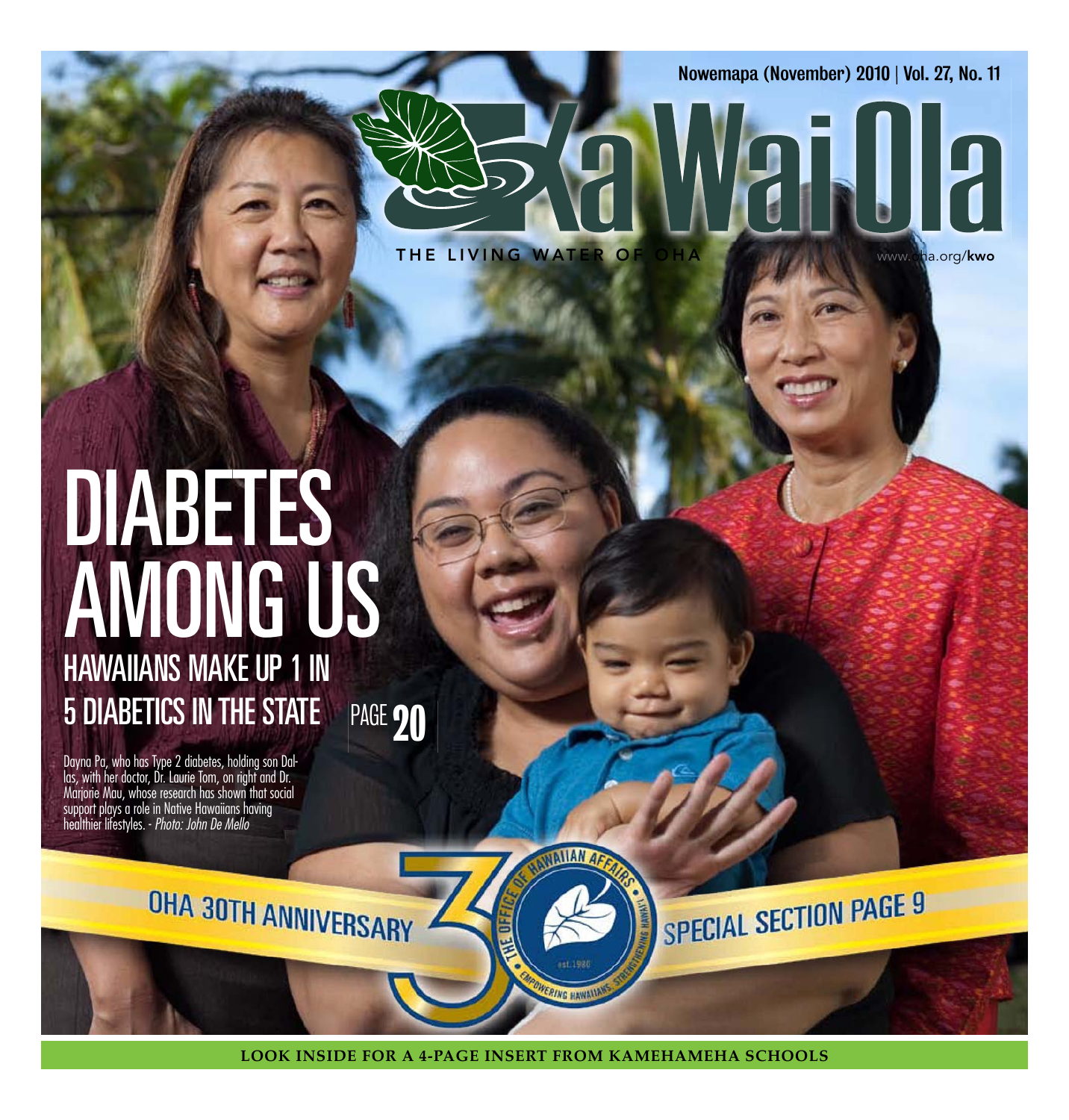#### S he was deathly afraid she would lose her unborn baby, he had to quit college before earning his degree, and a little girl teaches adults how to puncture their skin with a needle to help save their lives.

"Most of the time it just feels like the weight of the world was tossed onto my with it," says 27-year-

shoulders and there's Harold Pei has Type 1 diabetes. nothing that I can do He was diagnosed when he was about it but to deal one year old. - Courtesy photo

That's the power of diabetes. It pushes you to where you don't necessarily want to go or to do things you'd otherwise choose not to and it hoists on your shoulders

the weight of fear, constant vigilance, responsibility and the ever-present threat – perceived or real – of physical deterioration to varying degrees.

> The num- bers loom ominous for Hawai'i's keiki as well. Lam says 2008 figures

heavy loads, it makes it easier to appreciate the little things, our own little wins. Most people won't think

anything of passing up a mini candy bar, but for some diabetics, it feels like they just achieved the impossible."

And so to rattle off the latest, staggering diabetes numbers almost takes away from the true, individual, day-in and day-out impact of this insidious disease. And yet these numbers cannot be ignored; in fact they should not, because "the Native Hawaiian population is at risk for diabetes in such growing numbers," says Leslie Lam, the Executive

Director of the American Diabetes Association (ADA) in Hawai'i.

Quoting 2009 figures just released by the State Department of Health, Lam says

113,000 people in Hawai'i have diabetes and more than 20,000 of them, or nearly one-fifth, are Native Hawaiian. She also says statistics show more Native Hawaiians die because of diabetes compared to other ethnic groups, and the ADA says 75 percent of people with diabetes will

die from a heart attack or stroke.

show 1,006 children have diabetes, with 291 of them, or nearly one-third, Native Hawaiian. Endocrinologist Dr. Laurie Tom says, "The estimates are that if we continue current trends, one in every two babies born in Hawai'i will develop diabetes in their lifetime." Still, Lam points out, "We try not to look at numbers as opposed to the 'why' behind it."

Native Hawaiians are at higher risk of diabetes because of several factors, often a combination of them. Lam says research

shows those factors to be socioeconomic status, lack of diabetes awareness, low educational attainment and lack of access to critical care. Tom says there is a genetic susceptibility as well and that lifestyle and diet "have led to tremendous obesity rates," a significant risk factor for developing diabetes. She says 80 percent to 90 percent of people with Type 2 diabetes, the most common type, are overweight or obese. The particular concern is fat in the stomach area, which, as Tom explains, acts like a large organ whose secretions impair the ability of the pancreas to make the hormone insulin. Without insulin, sugar builds up in the blood stream and creates the condition called diabetes, which can lead to blindness, kidney disease and lower extremity amputation.

Dayna Pa, 36, of Hoolehua, Moloka'i believes it diabetes, which is when the body doesn't make enough insulin or doesn't use the insulin it makes. "I want to say yes, I knew that I might be at a higher risk for diabetes, but I don't think it really hit me till I was diagnosed (in 2004)," says Pa, who is the Secretary to OHA Trustee Colette Machado. Then along with elation, fear set in when she found out she was pregnant last summer and, although she was working on it, she says her diabetes was not under control. She was still taking diabetes, high blood pressure and cholesterol medicines that her doctor told her could cause birth defects.

- race or ethnic background (Native
- FACT Hawaiian, Filipino, Japanese, African
- American and Hispanic ethnicities
- have a higher rate of diabetes than  $SSK$ Caucasians. Native Hawaiians have
- **risk factors**  $\overline{\mathbf{z}}$ the highest mortality rate when
- compared with other ethnic groups.) • being overweight (especially around the waist)
- low physical-activity level
- high blood pressure
- family history of diabetes
- history of diabetes during pregnancy

### **<u>** $\bullet$ **</u> <b>type 1** diabetes

Tom is Pa's doctor and says, "If conception occurs when the woman's diabetes is poorly controlled, there may be an increased risk for congenital defects and fetal malformations." She says there is also the risk of a having a baby weighing more than 9 pounds, which could mean a difficult delivery and possible injury, and once the child is born, it is at risk of hypoglycemia (low blood sugars), which can cause seizures and low calcium. To this day, memory of the fear brings Pa to tears. "I don't think I got to enjoy my pregnancy like most mothers. Just the concern of you know, something might happen … that I might lose him."



- (symptoms usually occur suddenly)
- $\overline{\bullet}$  frequent urination (in large quantities)
- excessive thirst
- $\blacktriangleright$  extreme hunger
- unusual weight loss
- irritability
- 
- $\blacktriangleright$  **Type 2 diabetes**
- (symptoms usually occur gradually)
- 
- 
- dry, itchy skin
	- Source: American Diabetes Association

# **Cataluna** on diabetes

I<br>
I's all right if you eat some sugar<br>
but don't go glut on it," says OHA<br>
Kaua'i-Ni'ihau Trustee Donald<br>
Cataluna, sharing mana'o about<br>
how he approaches his diabetes.<br>
"It is very important to work with your but don't go glut on it," says OHA Kaua'i-Ni'ihau Trustee Donald Cataluna, sharing mana'o about how he approaches his diabetes. "It is very important to work with your

Pa had to go on insulin shots three times a day, see a nutritionist and twice a week fax her food and bloodsugar diaries to a nurse at the Queen's Medical Center for insulin adjustments. Dallas Pa was born slightly hypoglycemic, but he is fine. Tom says babies don't get diabetes from their mothers in the womb, but they of course inherit their mother's genes and babies born weighing more than 9 pounds are at higher risk for diabetes. As for Pa, she's working on exercise and diet, and has lost weight, but like many of us, she says, "I like to eat." Dallas now serves as her major incentive. Pa is still on insulin because she's breastfeeding but hopes to get off it when she stops.





Getting off insulin shots is not an option for 8-yearold Pohaku Galdeira of Volcano, Hawai'i. She was diagnosed with Type 1 diabetes at age 4 during a regular checkup, says her mom, Keala. "It was not by accident, it was by luck." Had she not been diagnosed, it could have been fatal. Lam says those with Type 1 diabetes could go into a coma after three days without insulin. Type 1 diabetes means your

> pancreas is making very little or no insulin, according to the ADA. While people are usually born with Type 1 diabetes, or it occurs in young children, Lam says the "alarming trend" is that "now we're finding 13-, 14-, 25-yearolds just being diagnosed with Type 1 diabetes" and no one really knows why.

"All I can say is I don't really like it (diabetes)," says Pohaku, a spunky, mature third grader who gives herself five shots a day, tests her blood-sugar level several times a day (sometimes in class), and reads food labels to know how many carbs she's eating so she knows how much insulin to give herself. She's very matter-of-fact and an inspiration to many, including adults with diabetes like her uncle, as well as a school bus driver and teachers who have benefited from her teaching them how to give themselves shots. Truth is, "I don't like doing the shots a lot. It's sore," Pohaku says, but she won't tell them that. "I usually tell my uncle to just do it and you'll get it over with," she says.

As Pohaku grows and her body changes, it's difficult to manage her diabetes with her sugar levels sometimes getting too high or too low, sending her to the hospital with seizures maybe twice a year. But, as her mother says: "We have to control it. We can't let it control us."

There is the financial burden of diabetes as well. Pei, the 27-year-old Wai'anae man, says, "Health insurance plays a big part in any diabetic's life." He says without it he'd be paying more than \$900 a month for insulin alone. "When I turned 23, the health insurance provider that I was with had stopped my coverage because that was how they (designed) their plans. At the time, I was focusing on school; however, I had to change my plans quickly. I had started immediately looking for full-time work so that I could get health coverage through an employer. Because of that, I haven't finished get-

Before diabetes can be stopped, it has to be understood. What better time to examine diabetes, which affects 20,000 Native Hawaiians in Hawai'i, than now, when the nation marks American Diabetes Month

### **STOP DIABETES**

#### $\bullet$  age over 45 years

- extreme tiredness **Warning signs**
	-
	- blurry vision
	-
	- any of the Type 1 diabetes symptoms
	- slow-healing infections or wounds
	-
	- tingling or numbness in the hands or feet

Illustration: Nelson Gaspar

#### **20 nowemapa**2010 **MO'OLELO NUI** COVER FEATURE

**BY KATHY MUNENO** 

NATIVE HAWAIIAN » NEWS | FEATURES | EVENTS

betics that I know often feel this way. But with such she experienced as an expectant mother. *- Photo: John de Mello* 

with Type 1 diabetes at the age of 1. "A lot of dia- various complications in pregnancy, including difficult births and health risks to the baby, and to this day, Pa still remembers the fear and aunts have diabetes) that b

doctor, and listen to what he says."

Cataluna first learned he had Type 2 diabetes, the most common form, in 1976 during a physical for a new job. The hidden disease showed no symptoms. He was told it was controllable and was given pills to take once a day.

 Fourteen years later, he went to see a highly recommended doctor on the Big Island. His diabetes was not getting any better and Cataluna was soon put on insulin.

After living with diabetes for more than three decades, Cataluna says that people tend to think it is expensive to eat healthier foods. But that doesn't have to be the case. Get a salad instead of fries, he says. Tofu, chicken and veggies can be affordable.

 "You got to watch what you eat," he says. "You have to exercise and you have to take your shots. Don't eat food high in sugar, glucose sugar. Eat vegetables."

For Cataluna, the *Hawai'i Diet* by Dr. Terry Shintani, has been a key resource to learning how to eat better. But Cataluna takes it one step further. "We have a vegetable garden," he says.

"Using herbs to season your food is better for you than seasoning with salt," he says. "We have green onion, Maui onion, lettuce, cabbage, herbs, and my wife started a kalo patch. If we can do it, you can too." — *Francine Murray*